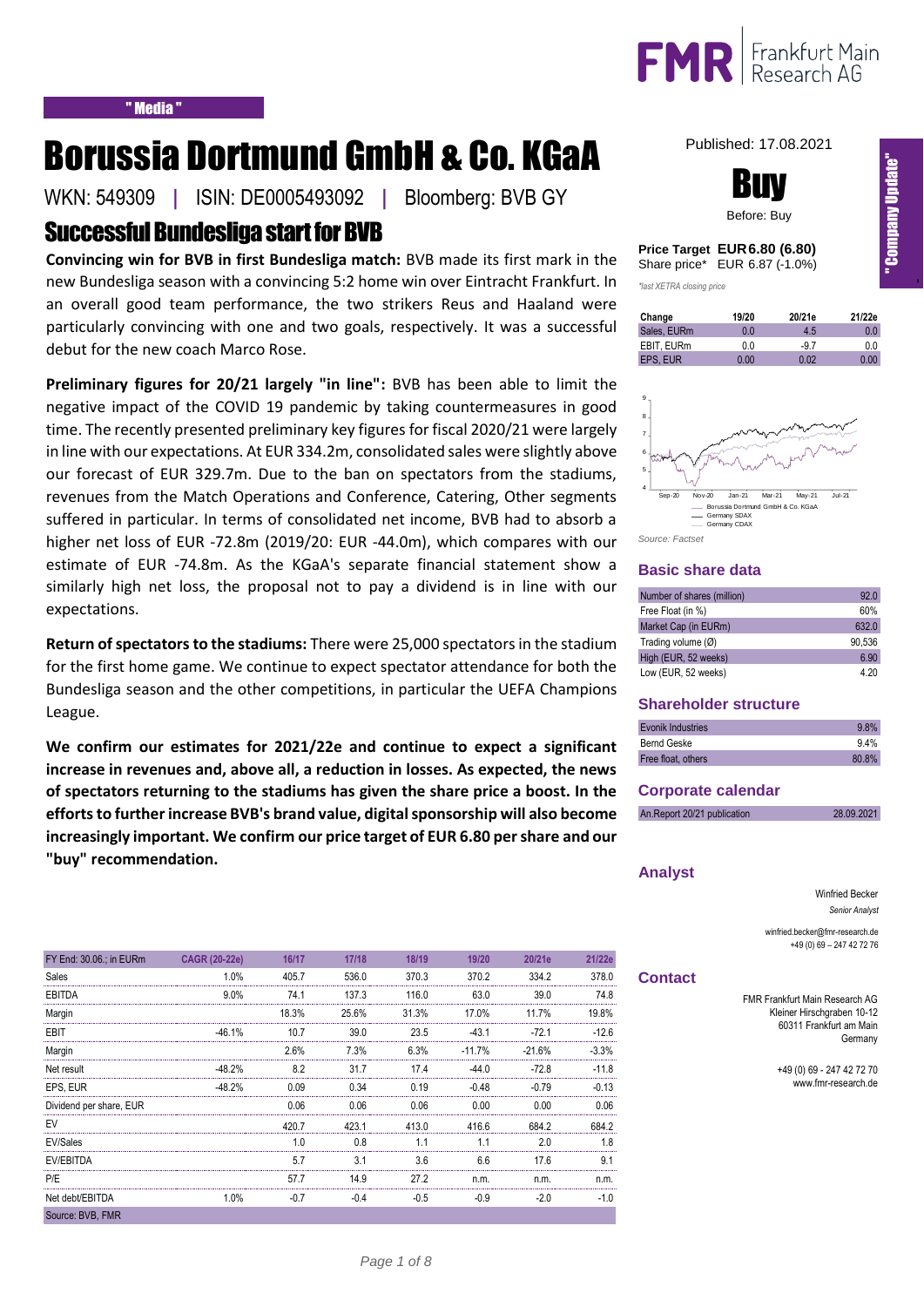## Valuation: Update

### **Bor. Dortmund: Valuation**

|                                                   | 16.08.2021                |                      |  |
|---------------------------------------------------|---------------------------|----------------------|--|
| <b>EURm</b>                                       | <b>Present Value (PV)</b> | <b>PV/Share, EUR</b> |  |
| Team squad value                                  | 587.0                     | 6.38                 |  |
| Discount (to reach marketable team squad value)   | $-30%$                    |                      |  |
| Marketable team squad value                       | 410.9                     | 4.47                 |  |
| Stadium                                           | 235.0                     | 2.55                 |  |
| Brand value                                       | 234.0                     | 2.54                 |  |
| End of Sport Five contract (saved, discounted CF) | 232.0                     | 2.52                 |  |
| 1 & 1 neuer jersey sponsor                        | 50.0                      | 0.54                 |  |
| <b>Total Present Value</b>                        | 1,161.9                   | 12.63                |  |
|                                                   |                           |                      |  |
| Net excess cash (as of EO FY 19/20)               | $-4.7$                    | $-0.05$              |  |
| Corona impact on EBITDA                           | $-119.0$                  | $-1.29$              |  |
| <b>Fair value</b>                                 | 1,038.2                   | 11.28                |  |
| Discount                                          |                           | -40%                 |  |
| <b>Price target</b>                               |                           | 6.77                 |  |

*Source: transfermarkt.de, FMR*

## *Sport events calendar*

| $01.07 - 31.08$ . | Tranfer period (Bundesliga)                                                                                                                       |
|-------------------|---------------------------------------------------------------------------------------------------------------------------------------------------|
| $13.08 - 15.08.$  | First matchday of the new Bundesliga season 21/22;<br>opponent: Eintracht Frankfurt; subsequent matches<br>against SC Freiburg and TSG Hoffenheim |
| 17.08.            | Super Cup final: BVB - Bayern Munich                                                                                                              |
| 26.08.            | Draw for group stage of UEFA Champions League (UCL)                                                                                               |
| $14.09 - 15.09.$  | 1st matchday UCL group stage                                                                                                                      |
| $28.09. - 29.09.$ | 2nd matchday UCL group stage                                                                                                                      |
| 14.05.'22         | Bundesliga: Last matchday                                                                                                                         |
| 28.05.'22         | UCL Final (St. Petersburg)                                                                                                                        |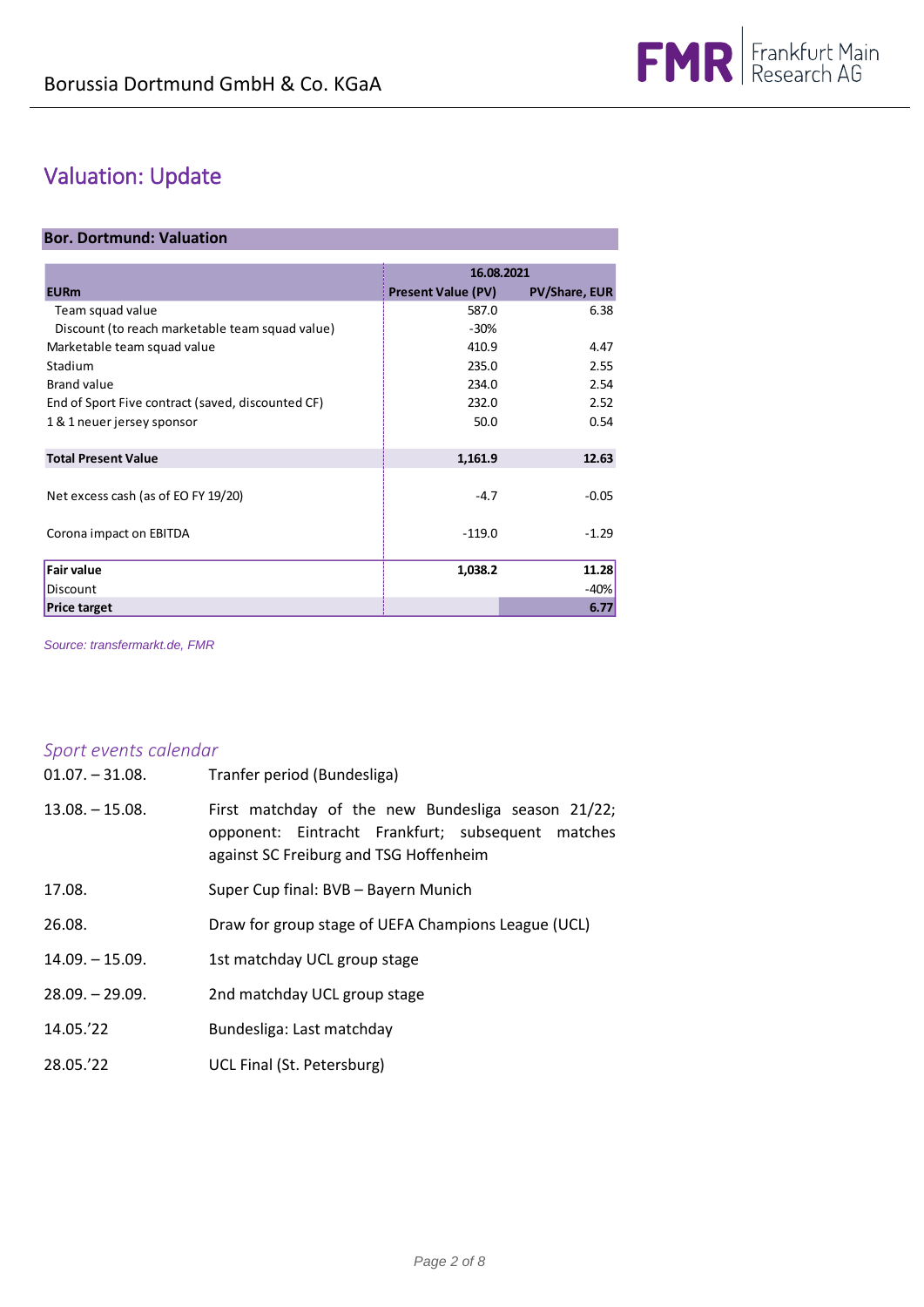## Appendix

**P&L**

| in EURm (IFRS)                                                | 17/18    | 18/19    | 19/20    | 20/21e   | 21/22e   |
|---------------------------------------------------------------|----------|----------|----------|----------|----------|
| <b>Revenues</b>                                               | 536.0    | 370.3    | 370.2    | 334.2    | 378.0    |
| YoY growth                                                    | 0.0%     | $-30.9%$ | 0.0%     | $-9.7%$  | 13.1%    |
| Cost of revenues                                              | $-20.1$  | $-21.3$  | $-22.4$  | $-19.6$  | $-23.4$  |
| as % of revenues                                              | $-3.8%$  | $-5.8%$  | $-6.1%$  | $-5.9%$  | $-6.2%$  |
| <b>Gross Profit</b>                                           | 515.9    | 349.0    | 347.8    | 314.6    | 354.6    |
| as % of revenues                                              | 96.3%    | 94.2%    | 93.9%    | 94.1%    | 93.8%    |
| Personnel costs                                               | $-186.7$ | $-205.1$ | $-215.1$ | $-215.7$ | $-196.6$ |
| as % of revenues                                              | $-34.8%$ | $-55.4%$ | $-58.1%$ | $-64.5%$ | $-52.0%$ |
| Other operating income/expenses                               | $-191.9$ | $-27.9$  | $-69.8$  | $-60.0$  | $-83.2$  |
| as % of revenues                                              | $-35.8%$ | $-7.5%$  | $-18.8%$ | $-17.9%$ | $-22.0%$ |
| <b>EBITDA reported</b>                                        | 137.3    | 116.0    | 63.0     | 39.0     | 74.8     |
| as % of revenues                                              | 25.6%    | 31.3%    | 17.0%    | 11.7%    | 19.8%    |
|                                                               | $-98.3$  | $-92.5$  | $-106.1$ | $-111.0$ | $-87.4$  |
| Depreciation and amortisation (incl. PPA)<br>as % of revenues | $-18.3%$ | $-25.0%$ | $-28.7%$ | $-33.2%$ | $-23.1%$ |
|                                                               |          |          |          |          |          |
| <b>Reported EBIT</b>                                          | 39.0     | 23.5     | $-43.1$  | $-72.1$  | $-12.6$  |
| as % of revenues                                              | 7.3%     | 6.3%     | $-11.7%$ | $-21.6%$ | $-3.3%$  |
| Net financial results incl. equity results                    | $-4.4$   | $-1.7$   | $-3.5$   | $-1.1$   | $-1.3$   |
| <b>EBT (Earnings before income taxes)</b>                     | 34.6     | 21.8     | $-46.6$  | $-73.1$  | $-13.9$  |
| as % of revenues                                              | 6.5%     | 5.9%     | $-12.6%$ | $-21.9%$ | $-3.7%$  |
| Income taxes                                                  | $-2.9$   | $-4.4$   | 2.6      | 0.3      | 2.1      |
| as % of EBT                                                   | $-8.4%$  | $-20.2%$ | $-5.6%$  | $-0.5%$  | $-15.0%$ |
| Income from continuing operations                             | 31.7     | 17.4     | $-44.0$  | $-72.8$  | $-11.8$  |
| as % of revenues                                              | 5.9%     | 4.7%     | $-11.9%$ | $-21.8%$ | $-3.1%$  |
| Income from discontinuing operations, net of taxes            | 0.0      | 0.0      | 0.0      | 0.0      | 0.0      |
| <b>Net income</b>                                             | 31.7     | 17.4     | $-44.0$  | $-72.8$  | $-11.8$  |
| Minorities                                                    | 0.0      | 0.0      | 0.0      | 0.0      | 0.0      |
| Net income attributable to shareholders                       | 31.7     | 17.4     | $-44.0$  | $-72.8$  | $-11.8$  |
| as % of revenues                                              | 5.9%     | 4.7%     | $-11.9%$ | $-21.8%$ | $-3.1%$  |
| Shares outstanding (in m)                                     | 92.0     | 92.0     | 92.0     | 92.0     | 92.0     |
| Basic earnings per share (EUR)                                | 0.34     | 0.19     | $-0.48$  | $-0.79$  | $-0.13$  |
|                                                               |          |          |          |          |          |

*Source: BVB, FMR*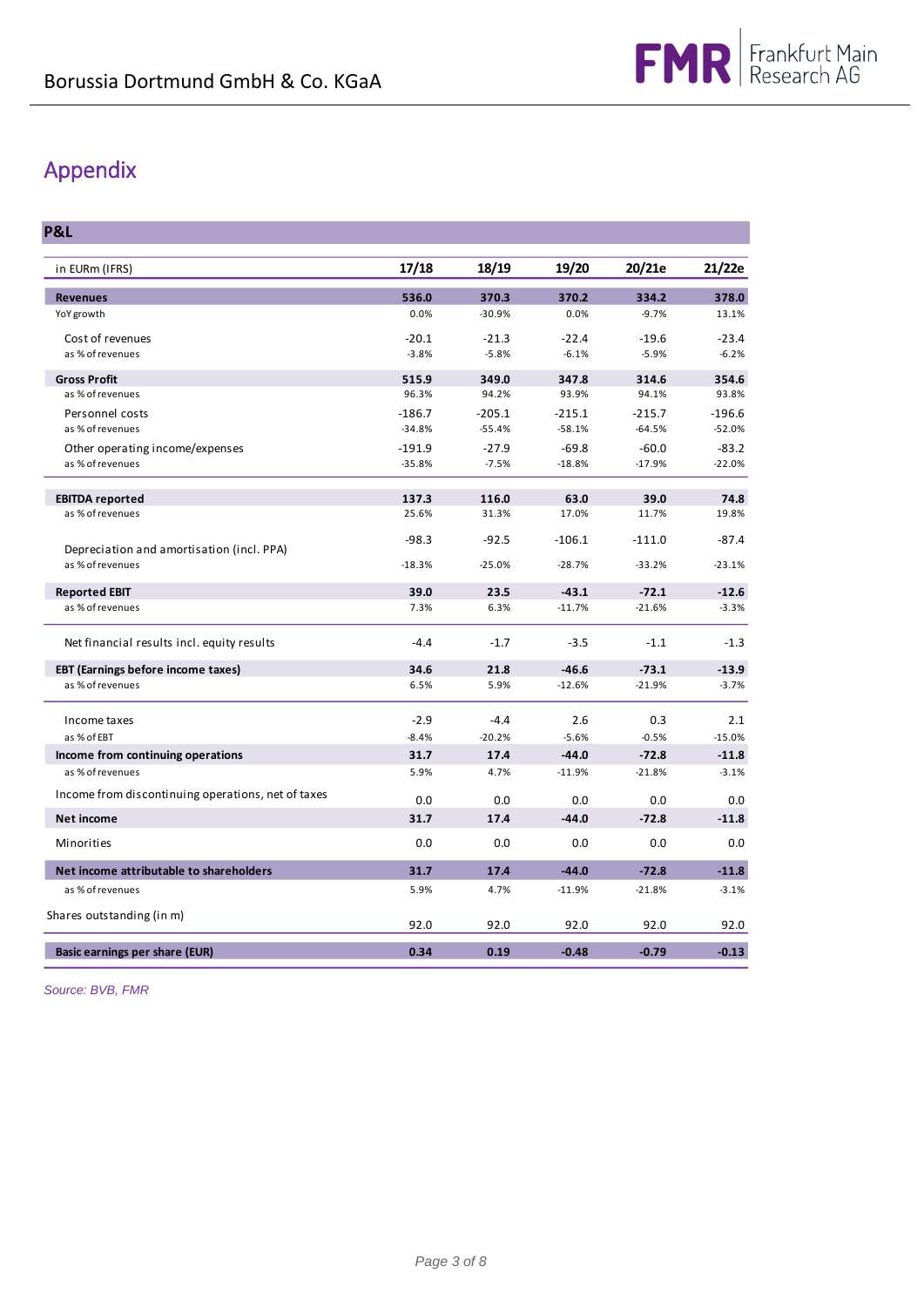### **Balance sheet**

| in EURm (IFRS)                                                        | 17/18       | 18/19      | 19/20       | 20/21e      | 21/22e      |
|-----------------------------------------------------------------------|-------------|------------|-------------|-------------|-------------|
| <b>Assets</b>                                                         |             |            |             |             |             |
| Non-current assets                                                    | 351.4       | 371.7      | 441.5       | 389.8       | 372.6       |
| as % of total assets                                                  | 72.4%       | 74.3%      | 85.2%       | 86.5%       | 84.4%       |
| Intangible assets (incl. Goodwill)                                    | 120.3       | 163.7      | 229.7       | 193.4       | 183.4       |
| Property, plant and equipment                                         | 180.7       | 184.0      | 193.0       | 183.5       | 176.2       |
| Long-term investments                                                 | 0.4         | 0.4        | 0.4         | 0.4         | 0.4         |
| Deferred tax assets, long-term                                        | 0.0         | 0.0        | 0.0         | 0.0         | 0.0         |
| Other assets                                                          | 50.0        | 23.6       | 18.4        | 12.5        | 12.5        |
| <b>Current assets</b>                                                 | 134.2       | 128.4      | 76.5        | 60.7        | 69.0        |
| as % of total assets                                                  | 27.6%       | 25.7%      | 14.8%       | 13.5%       | 15.6%       |
| Inventories                                                           | 5.6         | 4.6        | 6.8         | 6.8         | 6.9         |
| Accounts receivable and other assets                                  | 68.5        | 66.1       | 66.1        | 52.2        | 54.2        |
| Current income tax claims                                             | 0.6         | 1.8        | 0.4         | 0.1         | 0.1         |
| Cash and cash equivalents                                             | 59.5        | 55.9       | 3.3         | 1.7         | 7.8         |
| <b>Total assets</b>                                                   | 485.6       | 500.1      | 518.0       | 450.5       | 441.6       |
| Shareholders' equity and liabilities                                  |             |            |             |             |             |
| Shareholders' equity                                                  | 343.6       | 354.9      | 305.5       | 232.6       | 220.8       |
| as % of total equity and liabilities                                  | 70.8%       | 71.0%      | 59.0%       | 51.6%       | 50.0%       |
| Subscribed capital                                                    | 92.0        | 92.0       | 92.0        | 92.0        | 92.0        |
| Capital reserve                                                       | 251.7       | 263.0      | 213.6       | 140.7       | 140.7       |
| Treasury stocks                                                       | $-0.1$      | $-0.1$     | $-0.1$      | $-0.1$      | $-0.1$      |
| Other equity items                                                    | 0.0         | 0.0        | 0.0         | 0.0         | $-11.8$     |
| Minority interest on equity                                           | 0.0         | 0.0        | 0.0         | 0.0         | 0.0         |
| Non-current provisions/liabilities                                    | 24.1        | 18.8       | 89.9        | 54.4        | 56.4        |
| as % of total equity and liabilities                                  | 5.0%        | 3.8%       | 17.4%       | 12.1%       | 12.8%       |
| Non-current pension provisions                                        | 0.0         | 0.0        | 0.0         | 0.0         | 0.0         |
| Other non-current provisions                                          | 1.1         | 1.7        | 0.0         | 0.0         | 0.0         |
| Non-current financial liabilities                                     | 6.7         | 8.4        | 20.1        | 16.8        | 17.0        |
| Non-current deferred tax liabilities<br>Other non-current liabilities | 0.0<br>16.3 | 0.0<br>8.7 | 0.0<br>69.8 | 0.0<br>37.6 | 0.0<br>39.4 |
| <b>Current liabilities and provisions</b>                             | 117.9       | 126.4      | 122.6       | 163.5       | 164.4       |
| as % of total equity and liabilities                                  | 24.3%       | 25.3%      | 23.7%       | 36.3%       | 37.2%       |
| Other provisions                                                      | 24.7        | 25.5       | 0.0         | 2.3         | 2.4         |
| <b>Financial liabilities</b>                                          | 2.0         | 3.1        | 12.4        | 61.1        | 62.9        |
| Accounts payable                                                      | 54.6        | 60.7       | 67.4        | 64.1        | 64.1        |
| Current prepayments received                                          | 0.0         | 0.0        | 0.0         | 0.0         | 0.0         |
| <b>Tax liabilities</b>                                                | 2.0         | 3.5        | 0.1         | 0.0         | 0.0         |
| Current deferred tax liabilities                                      | 0.0         | 0.0        | 0.0         | 0.0         | 0.0         |
| Other liabilities                                                     | 34.7        | 33.7       | 42.7        | 36.0        | 34.9        |
| Advance payments received                                             | 0.0         | 0.0        | 0.0         | 0.0         | 0.0         |
| <b>Total equity and liabilities</b>                                   | 485.6       | 500.1      | 518.0       | 450.5       | 441.6       |

*Source: BVB, FMR*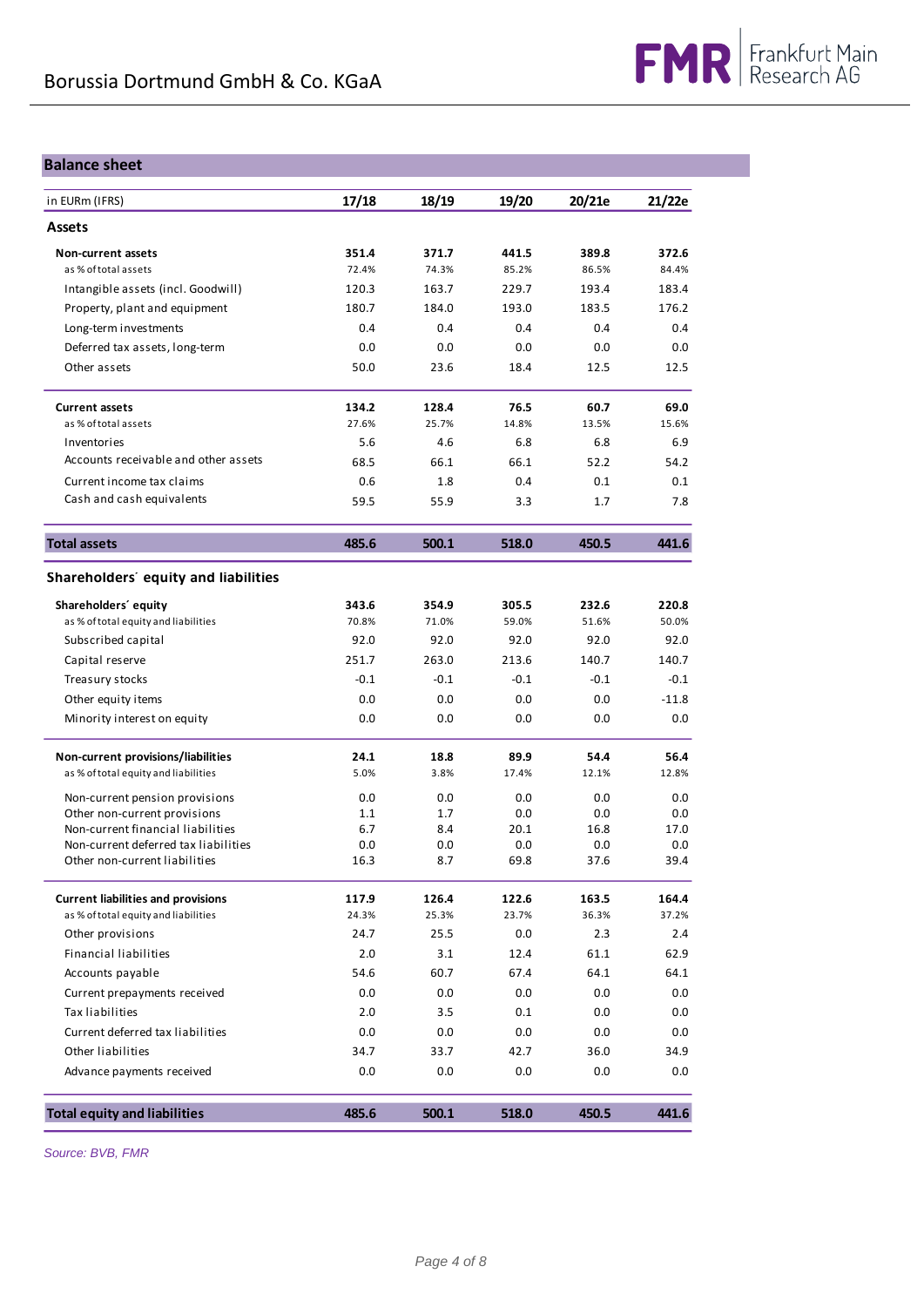### **Cashflow Statement**

| in EURm (IFRS)                                                 | 17/18    | 18/19   | 19/20   | 20/21e  | 21/22e  |
|----------------------------------------------------------------|----------|---------|---------|---------|---------|
| <b>EBT</b>                                                     | 34.6     | 21.8    | $-46.6$ | $-73.1$ | $-13.9$ |
| Depreciation and amortisation                                  | 98.3     | 90.1    | 106.1   | 111.0   | 87.4    |
| Change in pension and similar provisions                       |          |         |         |         |         |
| Other transactions incl. non-cash                              | 41.1     | $-88.9$ | $-41.9$ | $-28.2$ | 9.0     |
| Change in Working Capital                                      | $-3.6$   | 5.7     | $-18.0$ | 6.2     | $-3.2$  |
| Cashflow from operating activities                             | 170.4    | 28.7    | $-0.4$  | 15.9    | 79.3    |
| <b>CAPEX</b>                                                   | $-142.7$ | $-23.6$ | $-50.9$ | $-62.0$ | $-70.1$ |
| Change in consolidation, net cash                              | 0.0      | 0.0     | 0.0     | 0.0     | 0.0     |
| Other investing activities                                     | 0.0      | 0.1     | 0.1     | 0.0     | 0.0     |
| Cashflow from investing activities                             | $-142.7$ | $-23.5$ | $-50.8$ | $-62.0$ | $-70.1$ |
| Change in debt                                                 | 0.0      | 0.0     | 0.0     | 56.9    | 2.0     |
| Net proceeds from capital increase & right capital & change in |          |         |         |         |         |
| capital reserve                                                | 0.0      | 0.0     | 0.0     | 0.0     | 0.0     |
| Dividend payments                                              | $-5.5$   | $-5.5$  | $-5.5$  | 0.0     | 0.0     |
| Acquisition of treasury shares & minority stakes               | 0.0      | 0.0     | 0.0     | 0.0     | 0.0     |
| Other financing activities                                     | $-11.9$  | $-3.3$  | $-3.9$  | $-4.4$  | $-1.3$  |
| Cashflow from financing activities                             | $-17.4$  | $-8.8$  | $-9.4$  | 52.5    | 0.7     |
| Total change in cash and cash equivalents                      | 10.2     | $-3.6$  | $-60.6$ | 6.4     | 9.9     |
| Effect of exchange rate changes on cash                        | 0.0      | 0.0     | 0.0     | 0.0     | 0.0     |
| Other changes in cash and cash equivalents                     | 0.0      | 0.0     | 0.0     | 0.0     | 0.0     |
| Cash and cash equivalents at the start of the period           | 49.3     | 59.5    | 55.9    | $-4.7$  | 1.7     |
| Cash and cash equivalents: End of period                       | 59.5     | 55.9    | $-4.7$  | 1.7     | 11.6    |
| of which                                                       |          |         |         |         |         |
| Cash and equivalents                                           | 59.5     | 55.9    | 3.3     | 1.7     | 7.8     |
| Current account                                                | 0.0      | 0.0     | $-8.0$  | 0.0     | 3.8     |

*Source: BVB, FMR*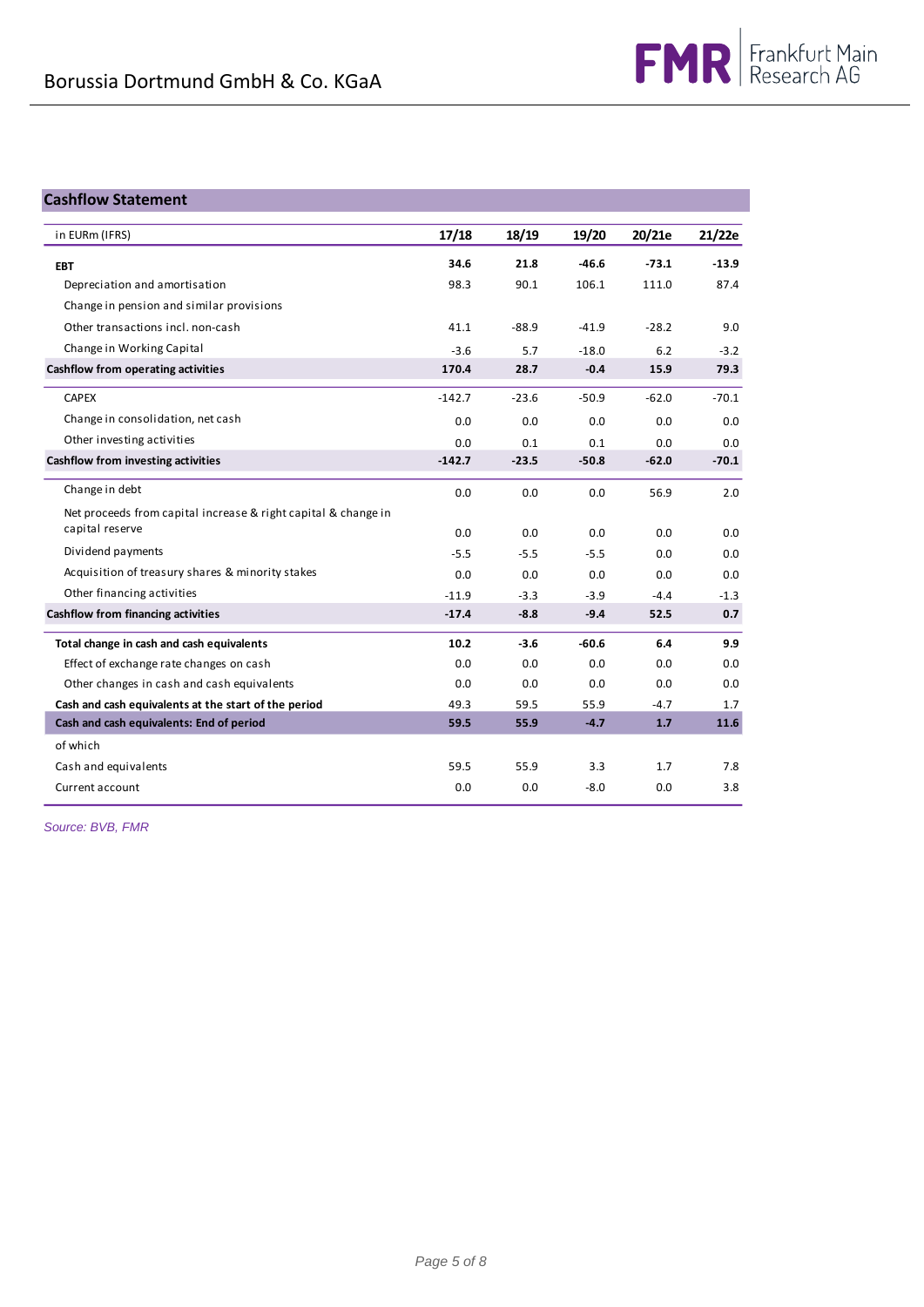

**Declaration of liability (disclaimer) and mandatory details pursuant to Section 85 Securities Trading Act (WpHG), EU Market Abuse Regulation (EU Regulation No. 596/2014), Delegated Regulation 2016/958 and Delegated Regulation 2017/565 including details of possible conflicts of interest (disclosures), the author and the responsible supervisory authority**

The following details inform the reader about the legal provisions that are to be observed when compiling financial analyses.

### **1. Declaration of liability**

When producing an analysis, we have procured the actual details from the sources available to us that are generally deemed to be reliable. We cannot make any claim regarding the accuracy and completeness of such information. The recommendations and/or prognoses made by us on the basis of these actual details constitute non-binding value judgments made at the time of compilation of the study and represent the opinion of the author. Subsequent changes cannot be taken into account. FMR Frankfurt Main Research AG shall not be liable for damages of any kind in relation to any incomplete or incorrect information and FMR Frankfurt Main Research AG shall not be liable for indirect and/or direct damages and/or consequential damages. In particular, FMR Frankfurt Main Research AG shall not be liable for statements, plans or other details contained in this investment advice in relation to the company being investigated, its affiliated companies, strategies, market and/or competition situation, economic and/or legal framework conditions etc. Although the investment advice was compiled using full diligence, errors or omissions cannot be excluded. FMR Frankfurt Main Research AG, its shareholders and employees shall not be liable for the correctness or completeness of statements, assessments, recommendations or conclusions derived from the information contained in this analysis.

If an investment recommendation is provided in the context of an existing contractual relationship, e.g. financial advice or a similar service, FMR Frankfurt Main Research AG's liability shall be limited to gross negligence and intent. Should key details be omitted, FMR Frankfurt Main Research AG shall be liable for ordinary negligence. The liability of FMR Frankfurt Main Research AG shall be restricted to the amount of typical and foreseeable damages.

The study does not constitute an offer or request to acquire shares. Our information and recommendations in this study do not constitute individual investment advice and may therefore not be suitable, or may only be of limited suitability, for individual investors depending on the specific investment goals, the investment horizon or individual investment situation. With the compilation and distribution of this study we are not engaged in an investment advisor or portfolio management capacity for any persons. This study cannot replace the need for investment advice in any case.

The estimates, particularly prognoses and price expectations, may not be achieved. The work and all parts thereof are protected by copyright. All use outside the scope of copyright law is impermissible and prosecutable. This shall apply in particular to duplications, translations, microfilms, the saving and processing of the entire content or parts of the content on electronic media.

It is possible that shareholders, managers or employees of FMR Frankfurt Main Research AG or its affiliated companies have a position of responsibility in the companies named in the analysis, e.g. as a member of the supervisory board. The opinions contained in this investment advice may be amended without notice. All rights are reserved.

#### **2. Mandatory details**

a) First publication: 17.08.2021

b) Time conditions of expected updates: quarterly

c) Supervisory authority: Federal Financial Supervisory Authority (Bundesanstalt für Finanzdienstleistungsaufsicht), Marie-Curie-Straße 24- 28, 60439 Frankfurt am Main

d) Previous analyses: No analysis was published in the 12 months before publication of this analysis that contains a recommendation for a specific investment decision which contradicts this analysis.

e) The analysis was made available to the issuer, to the extent that is legally permissible, before publication and was not amended thereafter.

f) All prices and price developments listed in the analysis are based on closing prices insofar as no contradictory details were provided about prices and price developments.

### **3. Disclosures**

Neither FMR Frankfurt Main Research AG nor an affiliated company, nor any person who contributed to the compilation

(i.) has an involvement in the share capital of the issuer of at least 5 per cent;

(ii.) was involved in the management of a syndicate within the past five months that issued financial instruments of the issuer in the context of a public tender;

(iii.) managed financial instruments of the issuer on a market by means of concluding purchase or sale agreements: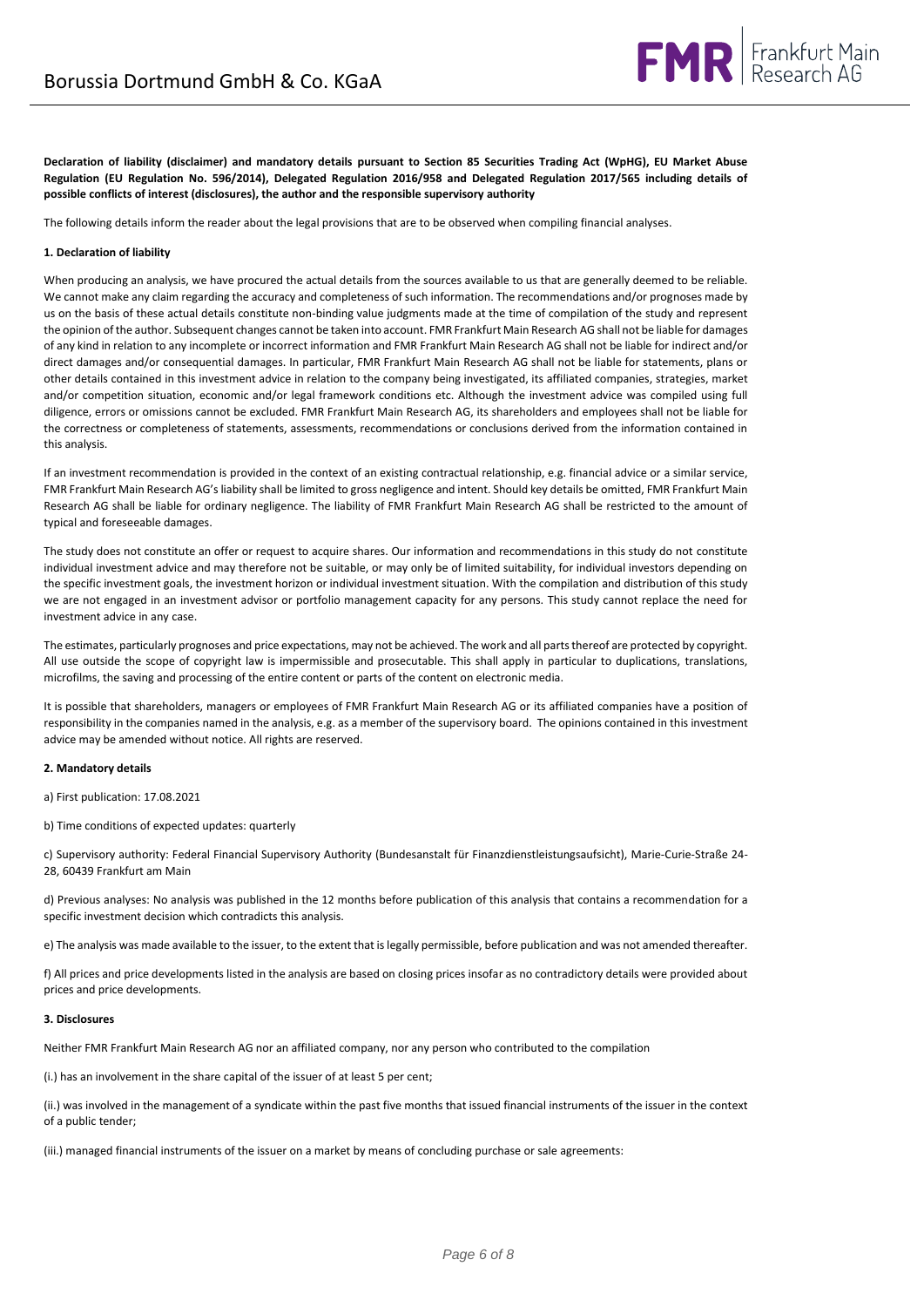(iv.) has, within the past twelve months, concluded an agreement regarding services in connection with investment banking business or received a service or performance promise from such agreement, with issuers which either themselves or the financial instruments thereof, are the subject of the financial analysis;

(v.) is in possession of a net sales or purchase position which exceeds the threshold of 0.5% of the total issued share capital of the issuer;

(vi.) has concluded an agreement regarding the preparation of investment recommendations with the issuer.

(vii.) has other significant interests with regard to the company being analysed, for example clients with the company being analysed.

**Company Disclosure(s)**

Borussia Dortmund GmbH & Co. KGaA vi

Recommendation history over last 12 months:

| Date       | Recommendation | Share price at publication date (EUR) | Price target (EUR) |
|------------|----------------|---------------------------------------|--------------------|
| 03.03.2020 | <b>BUY</b>     | 7.72                                  | 10.50              |
| 18.03.2020 | <b>BUY</b>     | 4.63                                  | 9.00               |
| 11.05.2020 | <b>BUY</b>     | 6.75                                  | 8.00               |
| 03.07.2020 | <b>BUY</b>     | 6.07                                  | 8.00               |
| 18.08.2020 | <b>BUY</b>     | 5.70                                  | 8.00               |
| 09.11.2020 | <b>BUY</b>     | 4.66                                  | 6.00               |
| 18.12.2020 | <b>BUY</b>     | 5.59                                  | 6.00               |
| 12.02.2021 | <b>BUY</b>     | 5.14                                  | 6.00               |
| 03.03.2021 | <b>BUY</b>     | 5.75                                  | 6.00               |
| 27.05.2021 | <b>BUY</b>     | 6.13                                  | 6.80               |
| 06.07.2021 | <b>BUY</b>     | 6.32                                  | 6.80               |
| 17.08.2021 | <b>BUY</b>     | 6.87                                  | 6.80               |

#### **4. Creation and distribution**

a) Responsibility for creation and distribution

FMR Frankfurt Main Research AG

Registered office: Frankfurt am Main; Commercial Register No. HRB 113537, Frankfurt am Main district court; Chairman: Marcus Silbe

b) Issuer

Winfried Becker, Senior Analyst, on behalf of Marcus Silbe (CEFA), Head of Research, Senior Analyst

c) This study may only be used for the internal purposes of the addressee within the EEA or Switzerland.

#### **5. Investment recommendation details**

Investment recommendation details - stocks:

**BUY**: In our opinion, the stock will demonstrate an absolute price gain of at least 10 % in a 12-month period.

**HOLD**: In our opinion, the stock will not exceed or fall below an absolute price gain or loss of 10% in a 12-month period.

**Sell**: In our opinion, the stock will demonstrate an absolute price loss of at least 10 % in a 12-month period.

### **6. Sensitivity of the evaluation parameters**

The figures from profit and loss calculations, cash flow statements and balance sheets which form the basis of the company evaluation are date-related estimates and therefore subject to risks. These may change at any time without prior notice. Regardless of the evaluation methods used, there are significant risks that the price goal/trend will not be achieved within the expected time frame. The risks include unforeseeable changes with regard to competition pressure, demand for the products of an issuer and the offer situation with respect to materials required for production as well as non-occurrence of the assumed development. Such deviations may be the result of changes relating to technology and changes relating to the economy, legal situation and exchange rates. No claim is made that this statement of evaluation methods and risk factors is complete.

#### **7. Key sources of information**